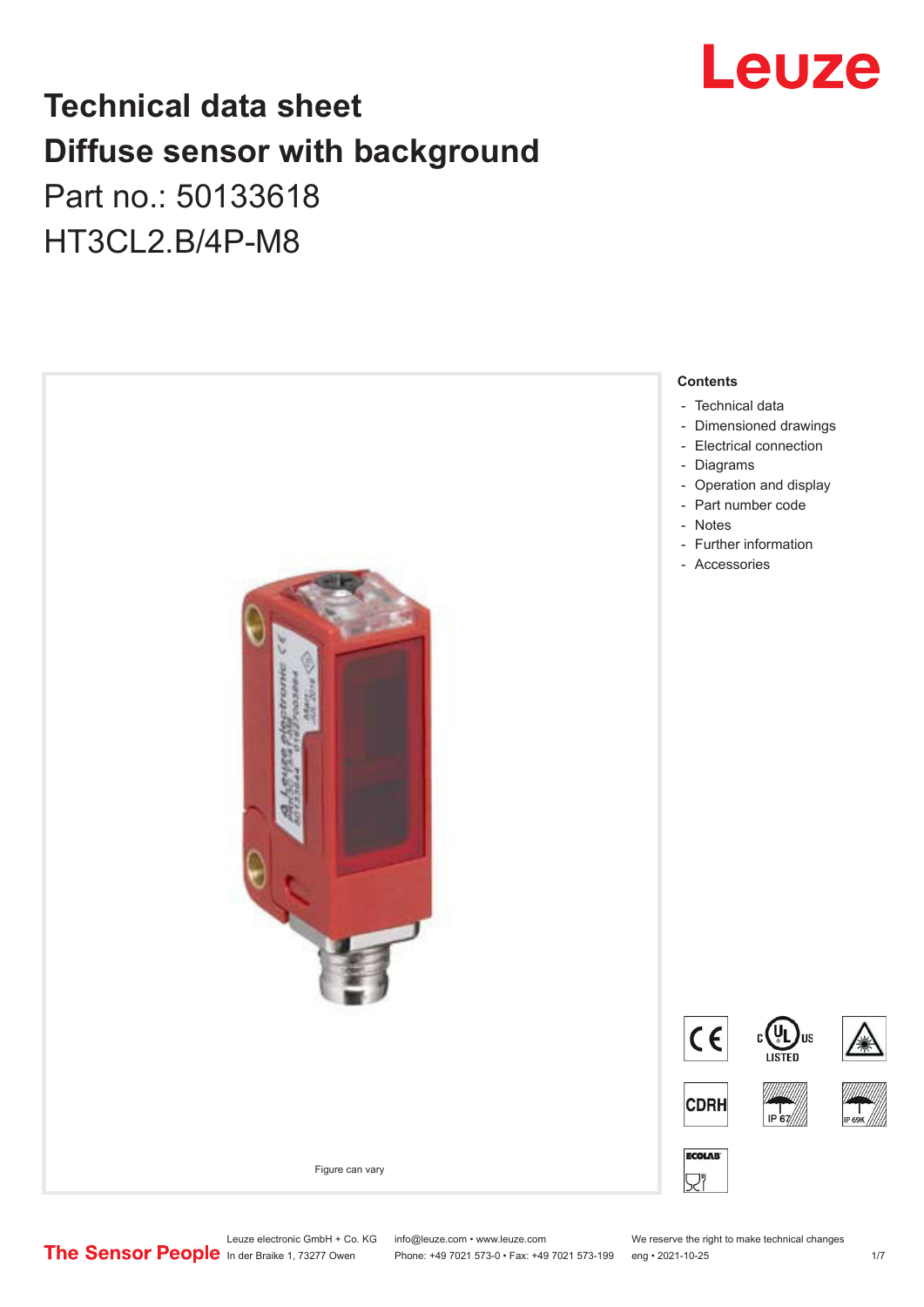ground suppression

## <span id="page-1-0"></span>**Technical data**

#### **Basic data**

**Series** 3C **Operating principle** Diffuse reflection principle with back-

### **Optical data**

| <b>Black-white error</b>             | < 10% up to 250 mm         |
|--------------------------------------|----------------------------|
| <b>Operating range</b>               | Guaranteed operating range |
| Operating range, white 90%           | $0.0150.55$ m              |
| Operating range, gray 18%            | $0.0150.44$ m              |
| Operating range, black 6%            | $0.0150.25$ m              |
| <b>Operating range limit</b>         | Typical operating range    |
| <b>Operating range limit</b>         | $0.0150.55$ m              |
| <b>Adjustment range</b>              | 20  550 mm                 |
| Beam path                            | Collimated                 |
| <b>Light source</b>                  | Laser, Red                 |
| Wavelength                           | 650 nm                     |
| Laser class                          | 2, IEC/EN 60825-1:2007     |
| Max. laser power                     | 0.0045 W                   |
| <b>Transmitted-signal shape</b>      | Pulsed                     |
| <b>Pulse duration</b>                | $5.1 \,\mu s$              |
| Light spot size [at sensor distance] | 1 mm [550 mm]              |
| Type of light spot geometry          | Round                      |
| Shift angle                          | Typ. $\pm 2^{\circ}$       |
|                                      |                            |

#### **Electrical data**

**Protective circuit COVER COVER COVER COVER COVER** Polarity reversal protection Short circuit protected

| Performance data              |                                     |
|-------------------------------|-------------------------------------|
| Supply voltage U <sub>n</sub> | 10  30 V, DC, Incl. residual ripple |
| Residual ripple               | 0  10 %, From $U_{\rm B}$           |
| Open-circuit current          | $020$ mA                            |
|                               |                                     |

#### **Outputs**

**Number of digital switching outputs** 2 Piece(s)

| DC<br><b>Voltage type</b><br>100 mA<br>Switching current, max.<br><b>Switching voltage</b><br>high: $\geq$ (U <sub>B</sub> -2V)<br>Low: $\leq$ 2V<br><b>Switching output 1</b><br><b>Assignment</b><br>Connection 1, pin 4<br><b>Switching element</b><br>Transistor, PNP<br><b>Switching principle</b><br>Light switching<br><b>Switching output 2</b><br><b>Assignment</b><br>Connection 1, pin 2<br><b>Switching element</b><br>Transistor, PNP<br><b>Switching principle</b><br>Dark switching<br>Timing | <b>Switching outputs</b> |  |
|--------------------------------------------------------------------------------------------------------------------------------------------------------------------------------------------------------------------------------------------------------------------------------------------------------------------------------------------------------------------------------------------------------------------------------------------------------------------------------------------------------------|--------------------------|--|
|                                                                                                                                                                                                                                                                                                                                                                                                                                                                                                              |                          |  |
|                                                                                                                                                                                                                                                                                                                                                                                                                                                                                                              |                          |  |
|                                                                                                                                                                                                                                                                                                                                                                                                                                                                                                              |                          |  |
|                                                                                                                                                                                                                                                                                                                                                                                                                                                                                                              |                          |  |
|                                                                                                                                                                                                                                                                                                                                                                                                                                                                                                              |                          |  |
|                                                                                                                                                                                                                                                                                                                                                                                                                                                                                                              |                          |  |
|                                                                                                                                                                                                                                                                                                                                                                                                                                                                                                              |                          |  |
|                                                                                                                                                                                                                                                                                                                                                                                                                                                                                                              |                          |  |
|                                                                                                                                                                                                                                                                                                                                                                                                                                                                                                              |                          |  |
|                                                                                                                                                                                                                                                                                                                                                                                                                                                                                                              |                          |  |
|                                                                                                                                                                                                                                                                                                                                                                                                                                                                                                              |                          |  |
|                                                                                                                                                                                                                                                                                                                                                                                                                                                                                                              |                          |  |
|                                                                                                                                                                                                                                                                                                                                                                                                                                                                                                              |                          |  |
|                                                                                                                                                                                                                                                                                                                                                                                                                                                                                                              |                          |  |
|                                                                                                                                                                                                                                                                                                                                                                                                                                                                                                              |                          |  |
|                                                                                                                                                                                                                                                                                                                                                                                                                                                                                                              |                          |  |

| <b>Switching frequency</b> | 3,000 Hz   |
|----------------------------|------------|
| <b>Response time</b>       | $0.16$ ms  |
| Decay time                 | $0.16$ ms  |
| <b>Readiness delay</b>     | $300$ ms   |
| <b>Response jitter</b>     | $55 \mu s$ |

| <b>Connection 1</b>       |                |
|---------------------------|----------------|
| <b>Function</b>           | Signal OUT     |
|                           | Voltage supply |
| <b>Type of connection</b> | Connector      |
| <b>Thread size</b>        | M <sub>8</sub> |
| <b>Type</b>               | Male           |
| <b>Material</b>           | Metal          |
| No. of pins               | 4-pin          |

### **Mechanical data**

| Dimension (W x H x L)             | 11.4 mm x 34.2 mm x 18.3 mm  |
|-----------------------------------|------------------------------|
| <b>Housing material</b>           | <b>Plastic</b>               |
| <b>Plastic housing</b>            | PC-ABS                       |
| Lens cover material               | Plastic / PMMA               |
| Net weight                        | 10q                          |
| <b>Housing color</b>              | Red                          |
| <b>Type of fastening</b>          | Two M3 threaded sleeves      |
|                                   | Via optional mounting device |
| <b>Compatibility of materials</b> | <b>ECOLAB</b>                |

#### **Operation and display**

| Type of display                     | I FD.                   |
|-------------------------------------|-------------------------|
| <b>Number of LEDs</b>               | 2 Piece(s)              |
| <b>Operational controls</b>         | Multiturn potentiometer |
| Function of the operational control | Range adjustment        |

#### **Environmental data**

| Ambient temperature, operation | -40  55 °C |
|--------------------------------|------------|
| Ambient temperature, storage   | -40  70 °C |

#### **Certifications**

| Degree of protection     | IP 67         |
|--------------------------|---------------|
|                          | IP 69K        |
| <b>Protection class</b>  | Ш             |
| <b>Certifications</b>    | c UL US       |
| <b>Standards applied</b> | IEC 60947-5-2 |

#### **Classification**

| <b>Customs tariff number</b> | 85365019 |
|------------------------------|----------|
| eCl@ss 5.1.4                 | 27270904 |
| $eC/\omega$ ss 8.0           | 27270904 |
| eCl@ss 9.0                   | 27270904 |
| eCl@ss 10.0                  | 27270904 |
| eCl@ss 11.0                  | 27270904 |
| <b>ETIM 5.0</b>              | EC002719 |
| <b>ETIM 6.0</b>              | EC002719 |
| <b>ETIM 7.0</b>              | EC002719 |

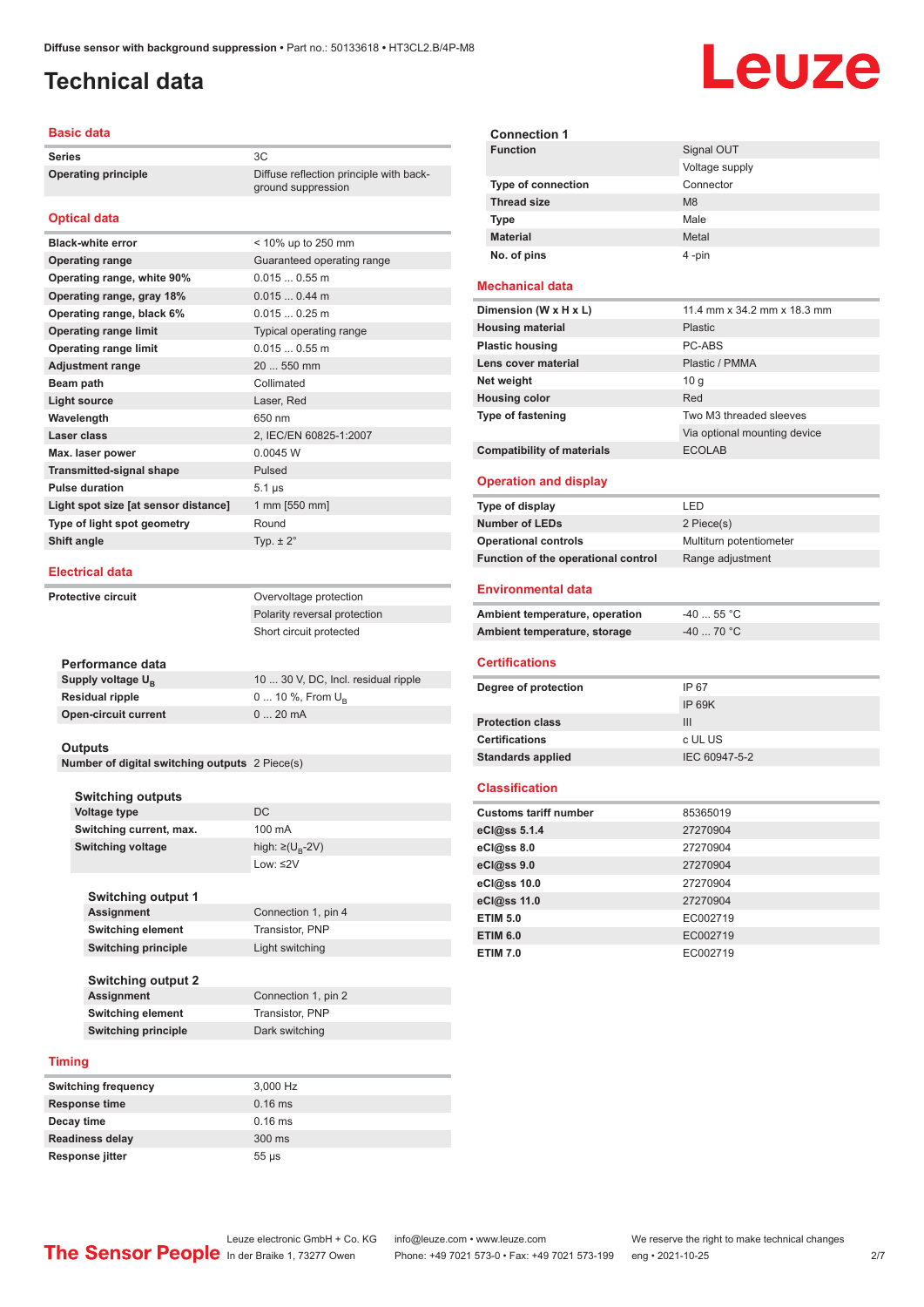# <span id="page-2-0"></span>**Dimensioned drawings**

Leuze

All dimensions in millimeters



- A Green LED
- B Yellow LED
- C Optical axis
- C1 Receiver
- C<sub>2</sub> Transmitter D Multiturn potentiometer
- E Mounting sleeve (standard)
- F Threaded sleeve (3C.B series)

# **Electrical connection**

## **Connection 1**

| <b>Function</b>    | Signal OUT<br>Voltage supply |
|--------------------|------------------------------|
|                    |                              |
| Type of connection | Connector                    |
| <b>Thread size</b> | M <sub>8</sub>               |
| <b>Type</b>        | Male                         |
| <b>Material</b>    | Metal                        |
| No. of pins        | $4 - pin$                    |

## **Pin Pin assignment**

| $\overline{\mathbf{A}}$ | V+               |
|-------------------------|------------------|
| $\overline{2}$          | OUT <sub>2</sub> |
| 3                       | GND              |
| $\overline{4}$          | OUT <sub>1</sub> |

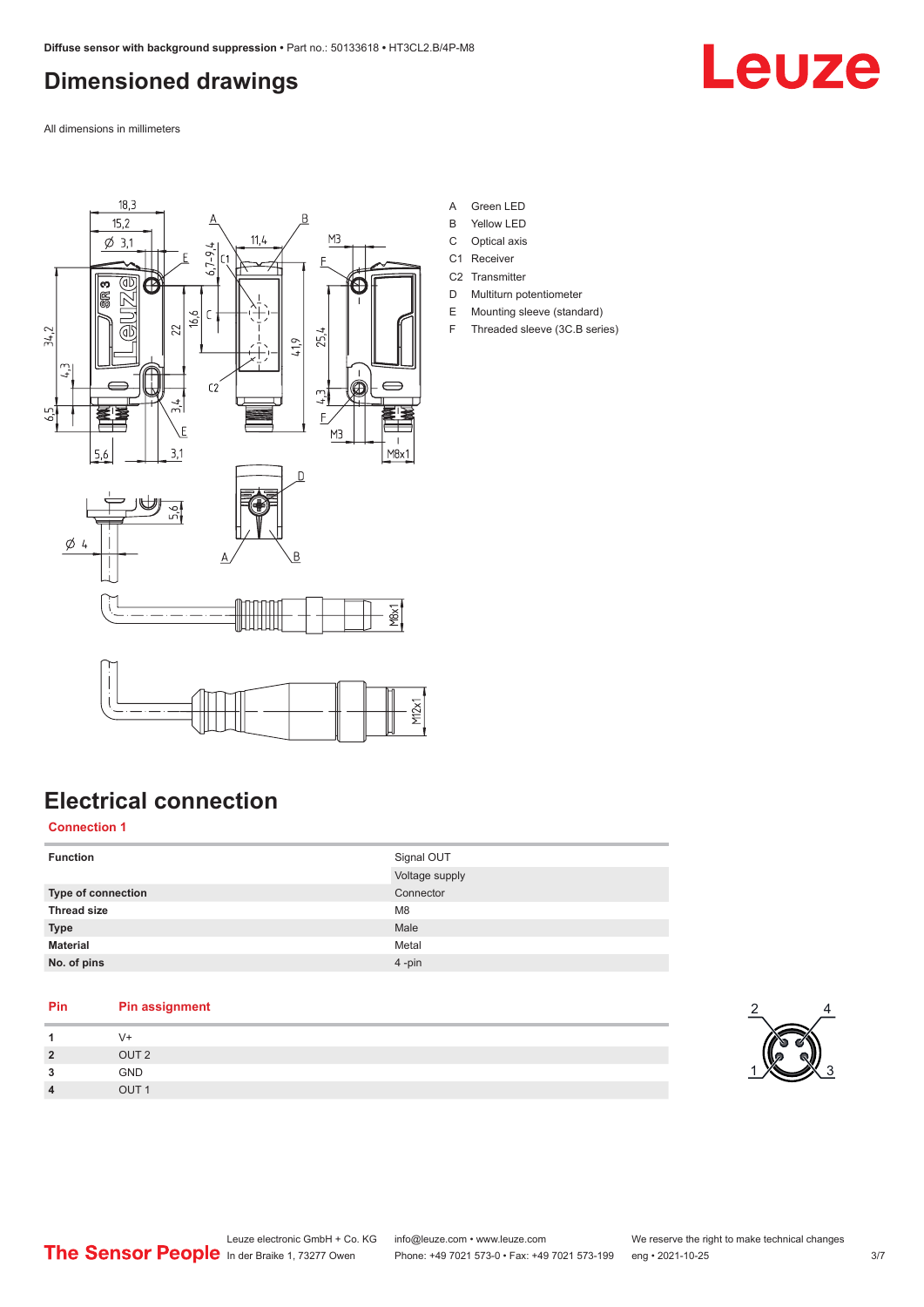## <span id="page-3-0"></span>**Diagrams**

# Leuze

Typ. black/white behavior



# **Operation and display**

| <b>LED</b>     | Display                  | <b>Meaning</b>        |
|----------------|--------------------------|-----------------------|
|                | Green, continuous light  | Operational readiness |
| $\overline{2}$ | Yellow, continuous light | Object detected       |

## **Part number code**

Part designation: **AAA 3C d EE-f.GG H/i J-K**

| AAA3C     | Operating principle / construction<br>HT3C: Diffuse reflection sensor with background suppression<br>LS3C: Throughbeam photoelectric sensor transmitter<br>LE3C: Throughbeam photoelectric sensor receiver<br>PRK3C: Retro-reflective photoelectric sensor with polarization filter                                                                                                                                                                                                                                                    |
|-----------|----------------------------------------------------------------------------------------------------------------------------------------------------------------------------------------------------------------------------------------------------------------------------------------------------------------------------------------------------------------------------------------------------------------------------------------------------------------------------------------------------------------------------------------|
| d         | Light type<br>n/a: red light<br>I: infrared light                                                                                                                                                                                                                                                                                                                                                                                                                                                                                      |
| <b>EE</b> | <b>Light source</b><br>$n/a$ : LED<br>L1: laser class 1<br>L <sub>2</sub> : laser class 2                                                                                                                                                                                                                                                                                                                                                                                                                                              |
| f         | Preset range (optional)<br>n/a: operating range acc. to data sheet<br>xxxF: Preset range [mm]                                                                                                                                                                                                                                                                                                                                                                                                                                          |
| GG        | Equipment<br>n/a: standard<br>A: Autocollimation principle (single lens) for positioning tasks<br>B: Housing model with two M3 threaded sleeves, brass<br>F: Permanently set range<br>L: Long light spot<br>S: small light spot<br>T: autocollimation principle (single lens) for highly transparent bottles without tracking<br>TT: autocollimation principle (single lens) for highly transparent bottles with tracking<br>V: V-optics<br>XL: Extra long light spot<br>X: extended model<br>HF: Suppression of HF illumination (LED) |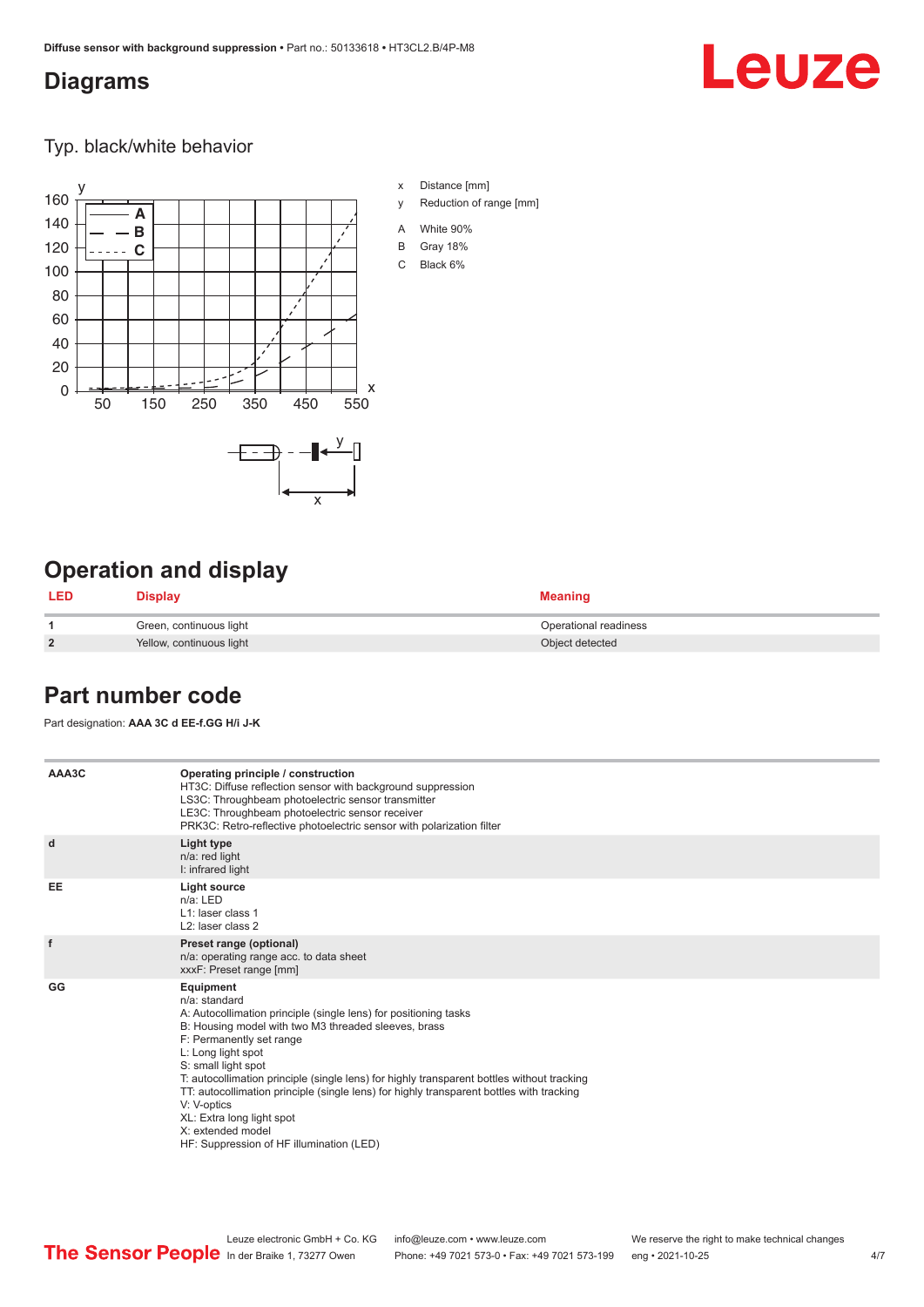## <span id="page-4-0"></span>**Part number code**

# **Leuze**

| H           | Operating range adjustment<br>n/a with HT: range adjustable via 8-turn potentiometer<br>n/a with retro-reflective photoelectric sensors (PRK): operating range not adjustable<br>1: 270° potentiometer<br>3: teach-in via button<br>6: auto-teach                                                                                                                                                                                                                                                                                                                                                                   |
|-------------|---------------------------------------------------------------------------------------------------------------------------------------------------------------------------------------------------------------------------------------------------------------------------------------------------------------------------------------------------------------------------------------------------------------------------------------------------------------------------------------------------------------------------------------------------------------------------------------------------------------------|
| j.          | Switching output/function OUT 1/IN: Pin 4 or black conductor<br>2: NPN transistor output, light switching<br>N: NPN transistor output, dark switching<br>4: PNP transistor output, light switching<br>P: PNP transistor output, dark switching<br>6: push-pull switching output, PNP light switching, NPN dark switching<br>G: Push-pull switching output, PNP dark switching, NPN light switching<br>L: IO-Link interface (SIO mode: PNP light switching, NPN dark switching)<br>8: activation input (activation with high signal)<br>X: pin not used<br>1: IO-Link / light switching (NPN) / dark switching (PNP) |
| J           | Switching output / function OUT 2/IN: pin 2 or white conductor<br>2: NPN transistor output, light switching<br>N: NPN transistor output, dark switching<br>4: PNP transistor output, light switching<br>P: PNP transistor output, dark switching<br>6: push-pull switching output, PNP light switching, NPN dark switching<br>G: Push-pull switching output, PNP dark switching, NPN light switching<br>W: warning output<br>X: pin not used<br>8: activation input (activation with high signal)<br>9: deactivation input (deactivation with high signal)<br>T: teach-in via cable                                 |
| ĸ           | <b>Electrical connection</b><br>n/a: cable, standard length 2000 mm, 4-wire<br>5000: cable, standard length 5000 mm, 4-wire<br>M8: M8 connector, 4-pin (plug)<br>M8.3: M8 connector, 3-pin (plug)<br>200-M8: cable, length 200 mm with M8 connector, 4-pin, axial (plug)<br>200-M8.3: cable, length 200 mm with M8 connector, 3-pin, axial (plug)<br>200-M12: cable, length 200 mm with M12 connector, 4-pin, axial (plug)                                                                                                                                                                                          |
| <b>Note</b> |                                                                                                                                                                                                                                                                                                                                                                                                                                                                                                                                                                                                                     |

# **Notes**

| Observe intended use!                                                                                                                                                                                                            |
|----------------------------------------------------------------------------------------------------------------------------------------------------------------------------------------------------------------------------------|
| $\%$ This product is not a safety sensor and is not intended as personnel protection.<br>$\&$ The product may only be put into operation by competent persons.<br>$\&$ Only use the product in accordance with its intended use. |

 $\%$  A list with all available device types can be found on the Leuze website at www.leuze.com.

| <b>For UL applications:</b>                                                                                                                                                                                                                                                                                 |
|-------------------------------------------------------------------------------------------------------------------------------------------------------------------------------------------------------------------------------------------------------------------------------------------------------------|
| $\%$ For UL applications, use is only permitted in Class 2 circuits in accordance with the NEC (National Electric Code).<br>These proximity switches shall be used with UL Listed Cable assemblies rated 30V, 0.5A min, in the field installation, or equivalent (categories: CYJV/<br>CYJV7 or PVVA/PVVA7) |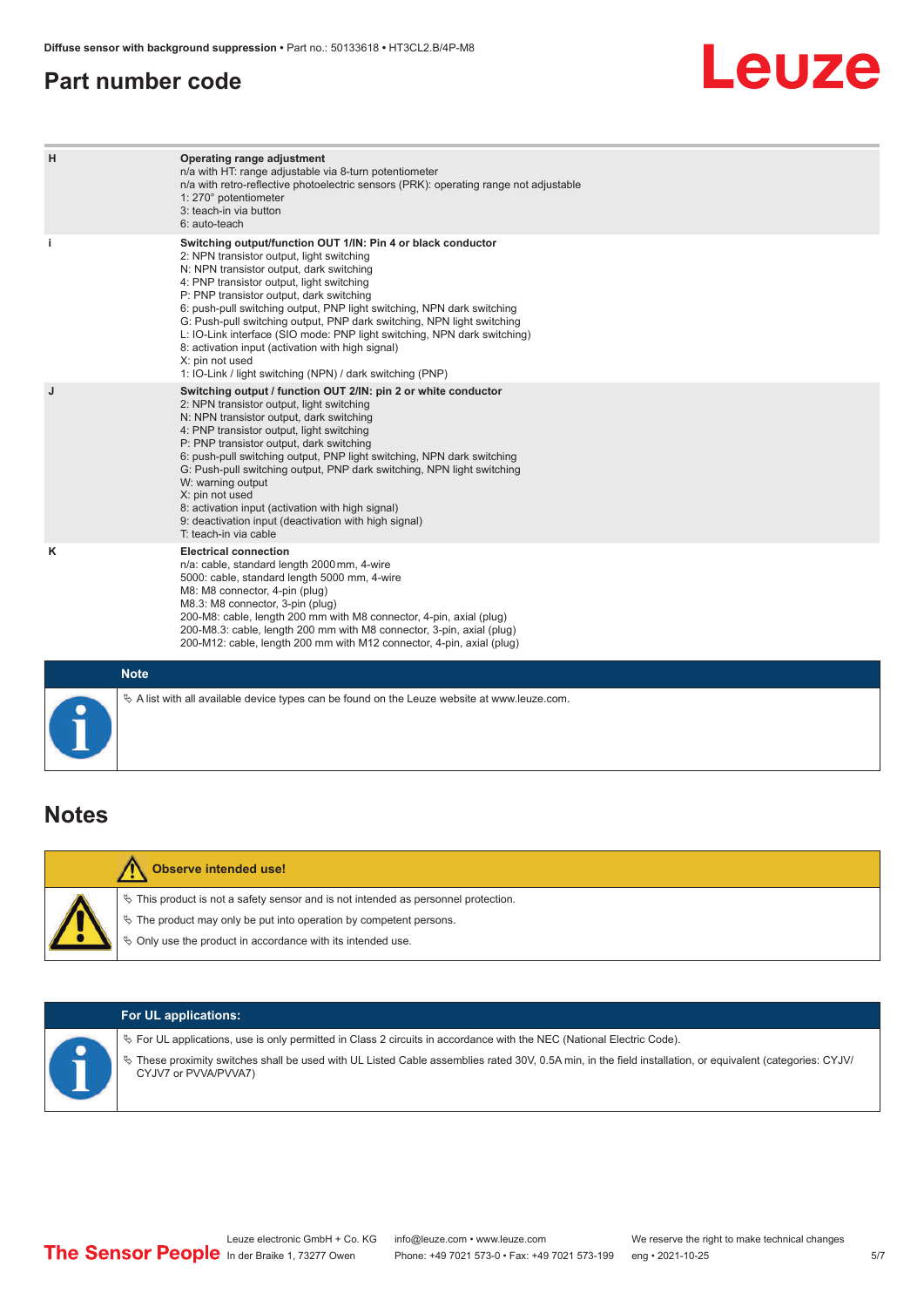## <span id="page-5-0"></span>**Notes**

Ź

# Leuze

| Do not stare into beam!<br>The device satisfies the requirements of IEC 60825-1:2007 (EN 60825-1:2007) safety requiations for a product of laser class 2 as well as the<br>U.S. 21 CFR 1040.10 regulations with deviations corresponding to "Laser Notice No. 50" from June 24, 2007. |
|---------------------------------------------------------------------------------------------------------------------------------------------------------------------------------------------------------------------------------------------------------------------------------------|
| Never look directly into the laser beam or in the direction of reflected laser beams! If you look into the beam path over a longer time period, there is a risk<br>of injury to the retina.                                                                                           |
| $\&$ Do not point the laser beam of the device at persons!                                                                                                                                                                                                                            |
| $\%$ Interrupt the laser beam using a non-transparent, non-reflective object if the laser beam is accidentally directed towards a person.                                                                                                                                             |
| $\%$ When mounting and aligning the device, avoid reflections of the laser beam off reflective surfaces!                                                                                                                                                                              |
| Ve CAUTION! Use of controls or adjustments or performance of procedures other than specified herein may result in hazardous light exposure.                                                                                                                                           |
| $\%$ Observe the applicable statutory and local laser protection regulations.                                                                                                                                                                                                         |
| $\&$ The device must not be tampered with and must not be changed in any way.<br>There are no user-serviceable parts inside the device.<br>Repairs must only be performed by Leuze electronic GmbH + Co. KG.                                                                          |

### **NOTE Affix laser information and warning signs!** Laser information and warning signs are affixed to the device. In addition, self-adhesive laser information and warning signs (stick-on labels) are supplied in several languages. ª Affix the laser information sheet to the device in the language appropriate for the place of use. When using the device in the US, use the stick-on label with the "Complies with 21 CFR 1040.10" note. ª Affix the laser information and warning signs near the device if no signs are attached to the device (e.g. because the device is too small) or if the attached laser information and warning signs are concealed due to the installation position.  $\%$  Affix the laser information and warning signs so that they are legible without exposing the reader to the laser radiation of the device or other optical radiation.

## **Further information**

- Light source: Average life expectancy 50,000 h at an ambient temperature of 25 °C
- Response time: For short decay times, an ohmic load of approx. 5 kOhm is recommended
- Sum of the output currents for both outputs, 50 mA for ambient temperatures > 40 °C

## **Accessories**

## Connection technology - Connection cables

|   | Part no. | <b>Designation</b> | <b>Article</b>   | <b>Description</b>                                                                                                                                |
|---|----------|--------------------|------------------|---------------------------------------------------------------------------------------------------------------------------------------------------|
| ⋚ | 50130850 | KD U-M8-4A-V1-050  | Connection cable | Connection 1: Connector, M8, Axial, Female, 4 -pin<br>Connection 2: Open end<br>Shielded: No<br>Cable length: 5,000 mm<br>Sheathing material: PVC |
|   | 50130871 | KD U-M8-4W-V1-050  | Connection cable | Connection 1: Connector, M8, Angled, Female, 4-pin<br>Connection 2: Open end<br>Shielded: No<br>Cable length: 5,000 mm<br>Sheathing material: PVC |